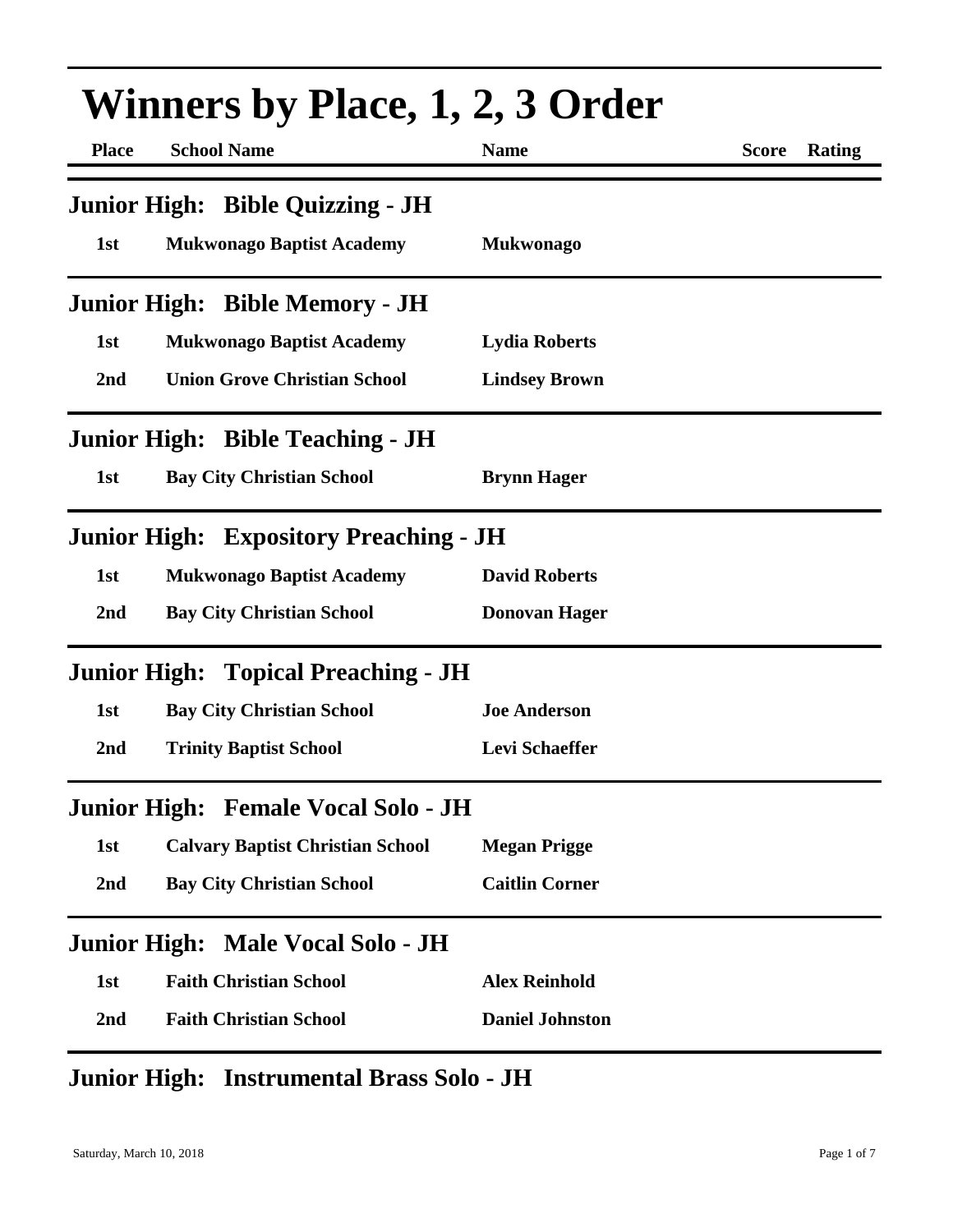| <b>Winners by Place, 1, 2, 3 Order</b> |                                              |                        |              |        |
|----------------------------------------|----------------------------------------------|------------------------|--------------|--------|
| <b>Place</b>                           | <b>School Name</b>                           | <b>Name</b>            | <b>Score</b> | Rating |
| 1st                                    | <b>Calvary Baptist School</b>                | <b>Emmah Bagin</b>     |              |        |
| 2nd                                    | <b>Bay City Christian School</b>             | <b>Wesley Phillips</b> |              |        |
|                                        | Junior High: Instrumental Woodwind Solo - JH |                        |              |        |
| 1st                                    | <b>Calvary Baptist Christian School</b>      | <b>Sarah Davidson</b>  |              |        |
| 2nd                                    | <b>Calvary Baptist Christian School</b>      | <b>Emma Harper</b>     |              |        |
|                                        | Junior High: Instrumental String Solo - JH   |                        |              |        |
| 1st                                    | <b>Calvary Baptist Christian School</b>      | <b>Lyvia Miller</b>    |              |        |
| 2nd                                    | <b>Union Grove Christian School</b>          | <b>Willem Riley</b>    |              |        |
|                                        | Junior High: Sacred Piano Solo - JH          |                        |              |        |
| 1st                                    | <b>Mukwonago Baptist Academy</b>             | <b>David Roberts</b>   |              |        |
| 2nd                                    | <b>Waukesha Christian Academy</b>            | <b>Julia Goessel</b>   |              |        |
|                                        | Junior High: Classical Piano Solo - JH       |                        |              |        |
| 1st                                    | <b>Calvary Baptist Christian School</b>      | <b>Megan Prigge</b>    |              |        |
| 2nd                                    | <b>Mukwonago Baptist Academy</b>             | <b>Lydia Roberts</b>   |              |        |
|                                        | Junior High: Small Vocal Ensemble - JH       |                        |              |        |
| 1st                                    | <b>Calvary Baptist Christian School</b>      | <b>CBCS Girls</b>      |              |        |
| 2nd                                    | <b>Calvary Baptist School</b>                | <b>CMF Girls</b>       |              |        |
|                                        | Junior High: Large Vocal Ensemble - JH       |                        |              |        |
| 1st                                    | <b>Calvary Baptist Christian School</b>      | <b>CBCS Girls</b>      |              |        |
| 2nd                                    | <b>Calvary Baptist Christian School</b>      | <b>CBCS Boys</b>       |              |        |

## **Junior High: Choir - JH**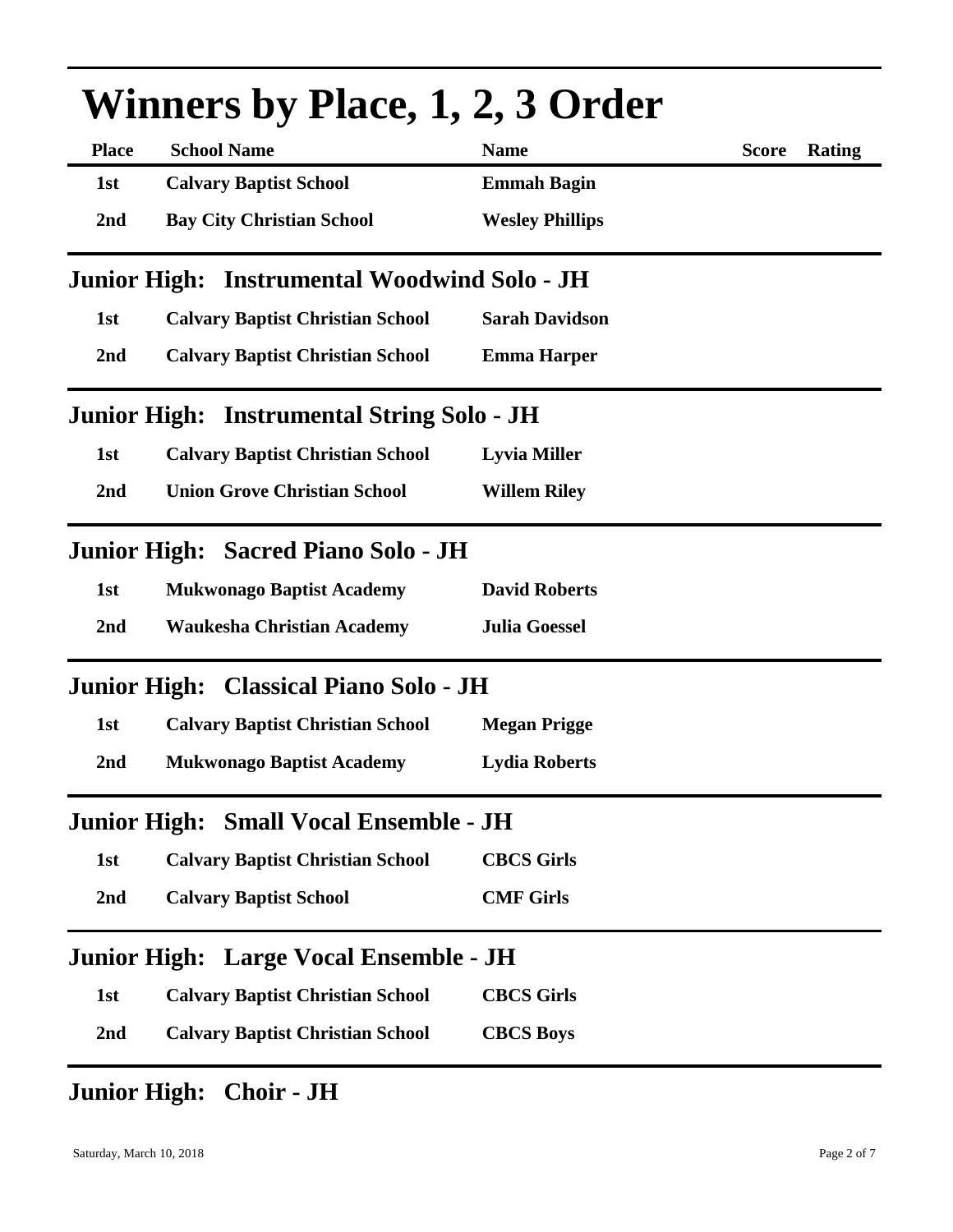| <b>Winners by Place, 1, 2, 3 Order</b> |                                                    |                             |              |        |  |
|----------------------------------------|----------------------------------------------------|-----------------------------|--------------|--------|--|
| <b>Place</b>                           | <b>School Name</b>                                 | <b>Name</b>                 | <b>Score</b> | Rating |  |
| 1st                                    | <b>Calvary Baptist Christian School</b>            | <b>CBCS</b>                 |              |        |  |
| 2 <sub>nd</sub>                        | <b>Academy of Excellence South</b>                 | <b>AofE</b> South           |              |        |  |
|                                        | Junior High: Small Instr. Ensemble - JH            |                             |              |        |  |
| 1st                                    | <b>Calvary Baptist Christian School</b>            | <b>CBCS Riley/Heth</b>      |              |        |  |
| 2nd                                    | <b>Calvary Baptist Christian School</b>            | <b>CBCS</b> Bergum          |              |        |  |
|                                        | Junior High: Large Instr. Ensemble - JH            |                             |              |        |  |
| 1st                                    | <b>Calvary Baptist Christian School</b>            | <b>CBCS Brass/Sax</b>       |              |        |  |
|                                        | Junior High: Orchestra/Band - JH                   |                             |              |        |  |
| 1st                                    | <b>Calvary Baptist Christian School</b>            | <b>CBCS</b>                 |              |        |  |
|                                        | Junior High: Handbell/Handchime Choir - JH         |                             |              |        |  |
| 1st                                    | <b>Utica Christian School</b>                      | <b>Utica</b>                |              |        |  |
| 2nd                                    | <b>Waukesha Christian Academy</b>                  | <b>WCA</b>                  |              |        |  |
| <b>Junior High:</b>                    | <b>Oral Interpretation of Poetry - JH</b>          |                             |              |        |  |
| 1st                                    | <b>Calvary Baptist Christian School Eric Davis</b> |                             |              |        |  |
| 2nd                                    | <b>Academy of Excellence South</b>                 | <b>Allison Mendoza Cruz</b> |              |        |  |
|                                        | Junior High: Religious Reading - JH                |                             |              |        |  |
| 1st                                    | <b>Utica Christian School</b>                      | <b>Tobias Bellrichard</b>   |              |        |  |
|                                        | <b>Junior High: Declamation - JH</b>               |                             |              |        |  |
| 1st                                    | <b>Bay City Christian School</b>                   | <b>Dylan Wegner</b>         |              |        |  |
| 2 <sub>nd</sub>                        | <b>Faith Christian School</b>                      | <b>Grace Sailer</b>         |              |        |  |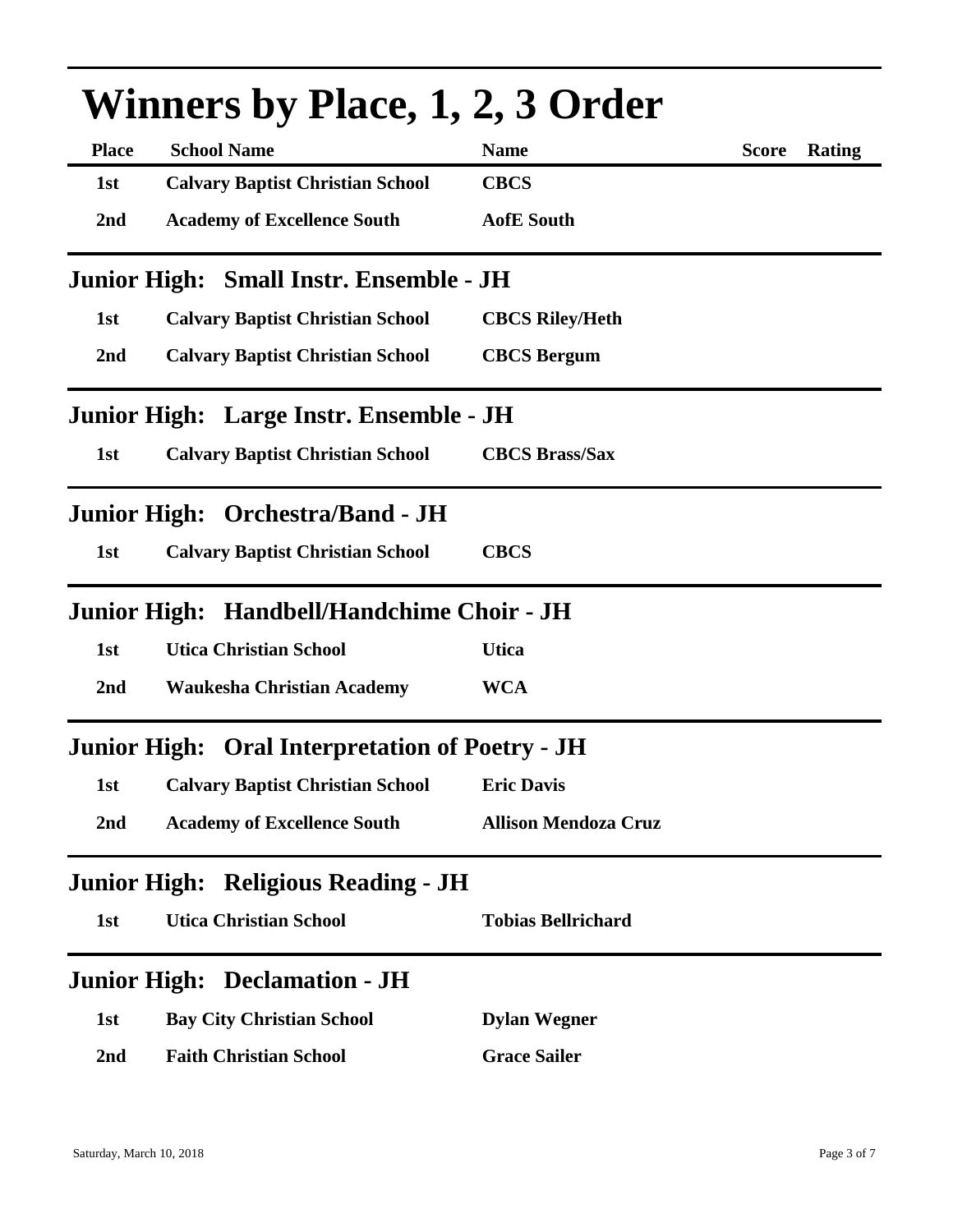| <b>Winners by Place, 1, 2, 3 Order</b> |                                                |                          |              |        |
|----------------------------------------|------------------------------------------------|--------------------------|--------------|--------|
| <b>Place</b>                           | <b>School Name</b>                             | <b>Name</b>              | <b>Score</b> | Rating |
|                                        | Junior High: Humorous Interpretation - JH      |                          |              |        |
| 1st                                    | <b>Faith Christian School</b>                  | <b>Gabe Krause</b>       |              |        |
| 2nd                                    | <b>Trinity Baptist School</b>                  | <b>Levi Schaeffer</b>    |              |        |
|                                        | <b>Junior High: Bible Reading - JH</b>         |                          |              |        |
| 1st                                    | <b>Mukwonago Baptist Academy</b>               | <b>Lydia Roberts</b>     |              |        |
| 2nd                                    | <b>Academy of Excellence South</b>             | <b>Griffin Wilson</b>    |              |        |
|                                        | <b>Junior High: Duet Acting - JH</b>           |                          |              |        |
| 1st                                    | <b>Calvary Baptist School</b>                  | <b>Williams/Wenszell</b> |              |        |
| 2nd                                    | <b>Calvary Baptist Christian School</b>        | <b>CBCS Davis/Krainz</b> |              |        |
|                                        | <b>Junior High: Calligraphy - JH</b>           |                          |              |        |
| 1st                                    | <b>Academy of Excellence North</b>             | <b>Kaili Swaffer</b>     |              |        |
| 2nd                                    | <b>Academy of Excellence South</b>             | <b>CariAnn Thompson</b>  |              |        |
| 3rd                                    | <b>Bay City Christian School</b>               | <b>Megan Baumann</b>     |              |        |
|                                        | Junior High: Monochromatic Drawing - JH        |                          |              |        |
| 1st                                    | <b>Calvary Baptist Christian School</b>        | <b>Sarah Davidson</b>    |              |        |
| 2nd                                    | <b>Calvary Baptist Christian School</b>        | <b>Megan Prigge</b>      |              |        |
|                                        | <b>Junior High: Polychromatic Drawing - JH</b> |                          |              |        |
| 1st                                    | <b>Academy of Excellence South</b>             | <b>Jeremiah Silva</b>    |              |        |
| 2nd                                    | <b>Academy of Excellence North</b>             | <b>Eh Ler Tha</b>        |              |        |
|                                        | <b>Junior High: Watercolor - JH</b>            |                          |              |        |
| 1st                                    | <b>Bay City Christian School</b>               | <b>Megan Baumann</b>     |              |        |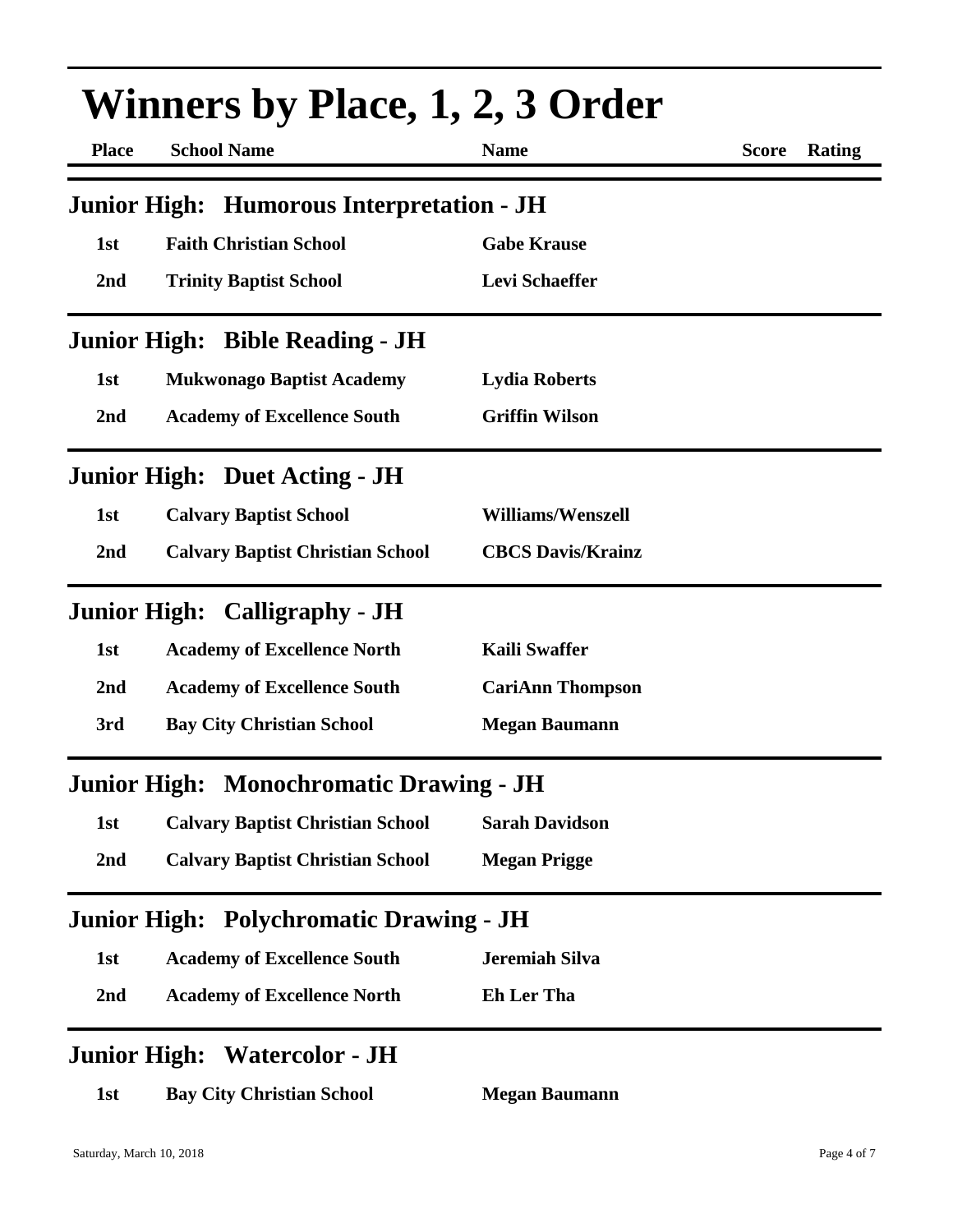| <b>Winners by Place, 1, 2, 3 Order</b> |                                           |                             |              |        |
|----------------------------------------|-------------------------------------------|-----------------------------|--------------|--------|
| <b>Place</b>                           | <b>School Name</b>                        | <b>Name</b>                 | <b>Score</b> | Rating |
| 2nd                                    | <b>Academy of Excellence North</b>        | <b>Knyaw Hser Po Htoo</b>   |              |        |
|                                        | <b>Junior High: Oil Painting - JH</b>     |                             |              |        |
| 1st                                    | <b>Academy of Excellence North</b>        | <b>Lay Se Paw</b>           |              |        |
| 2nd                                    | <b>Academy of Excellence South</b>        | <b>Allison Mendoza Cruz</b> |              |        |
|                                        | <b>Junior High: Acrylic Painting - JH</b> |                             |              |        |
| 1st                                    | <b>Academy of Excellence North</b>        | <b>Ever Green</b>           |              |        |
| 2nd                                    | <b>Academy of Excellence North</b>        | <b>Too K Paw Wah</b>        |              |        |
|                                        | <b>Junior High: Sculpture - JH</b>        |                             |              |        |
| 1st                                    | <b>Union Grove Christian School</b>       | <b>Torrey Steele</b>        |              |        |
|                                        | <b>Junior High: Textiles - JH</b>         |                             |              |        |
| 1st                                    | <b>Calvary Baptist Christian School</b>   | <b>Sarah Davidson</b>       |              |        |
| 2nd                                    | <b>Faith Christian School</b>             | <b>Kara Wilcox</b>          |              |        |
|                                        | <b>Junior High: Crafts - JH</b>           |                             |              |        |
|                                        | 1st Union Grove Christian School          | <b>Lindsey Brown</b>        |              |        |
| 2nd                                    | <b>Bay City Christian School</b>          | <b>Daniel Fursov</b>        |              |        |
|                                        | <b>Junior High: Woodworking - JH</b>      |                             |              |        |
| 1st                                    | <b>Faith Christian School</b>             | <b>Alex Reinhold</b>        |              |        |
| 2nd                                    | <b>Union Grove Christian School</b>       | <b>Marcus Gillmore</b>      |              |        |
|                                        | Junior High: Mixed Media - JH             |                             |              |        |
| 1st                                    | <b>Academy of Excellence North</b>        | <b>Eh Ler Tha</b>           |              |        |
| 2nd                                    | <b>Academy of Excellence North</b>        | <b>Chri Hay Taw Htoo</b>    |              |        |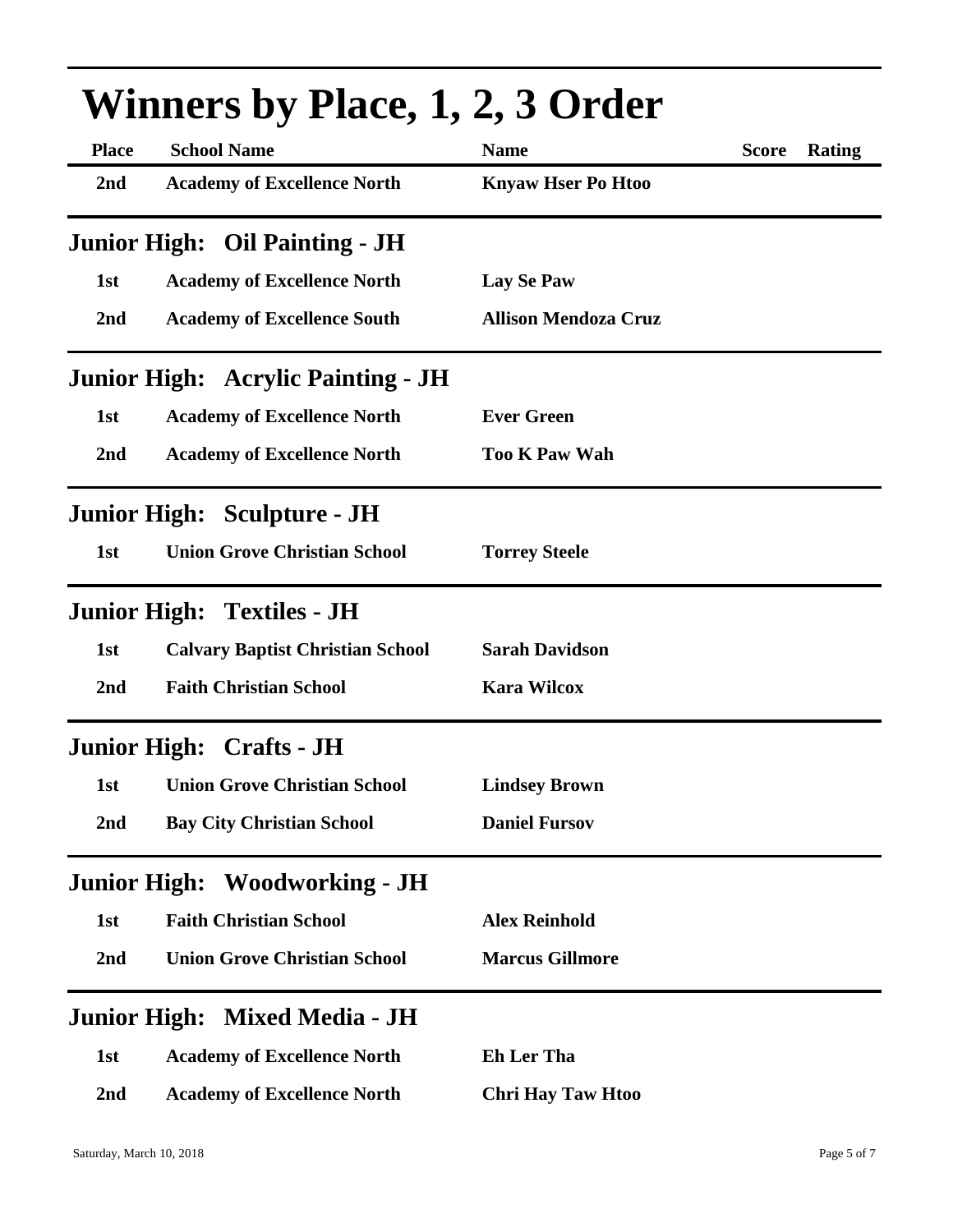| <b>Place</b>        | <b>Winners by Place, 1, 2, 3 Order</b><br><b>School Name</b> | <b>Name</b>           | <b>Rating</b><br><b>Score</b> |
|---------------------|--------------------------------------------------------------|-----------------------|-------------------------------|
|                     | Junior High: Still Life Photography - JH                     |                       |                               |
| 1st                 | <b>Faith Christian School</b>                                | <b>Gabe Krause</b>    |                               |
| 2nd                 | <b>Union Grove Christian School</b>                          | <b>Willem Riley</b>   |                               |
|                     | Junior High: Landscapes/Arch Photo - JH                      |                       |                               |
| 1st                 | <b>Union Grove Christian School</b>                          | <b>Keenan Morse</b>   |                               |
| 2nd                 | <b>Calvary Baptist Christian School</b>                      | <b>Noah Chowanec</b>  |                               |
|                     | Junior High: People/Animal Photography - JH                  |                       |                               |
| 1st                 | <b>Union Grove Christian School</b>                          | <b>Aliza Boos</b>     |                               |
| 2nd                 | <b>Utica Christian School</b>                                | <b>Hank Fink</b>      |                               |
|                     | <b>Junior High: Old Testament Survey Test - JH</b>           |                       |                               |
| 1st                 | <b>Mukwonago Baptist Academy</b>                             | <b>David Roberts</b>  |                               |
| 2 <sub>nd</sub>     | <b>Union Grove Christian School</b>                          | <b>Chad Hathcock</b>  |                               |
|                     | <b>Junior High: New Testament Survey Test - JH</b>           |                       |                               |
| 1st                 | <b>Mukwonago Baptist Academy</b>                             | <b>Lydia Roberts</b>  |                               |
| 2nd                 | <b>Waukesha Christian Academy</b>                            | Leah Jicha            |                               |
| <b>Junior High:</b> | English - JH                                                 |                       |                               |
| 1st                 | <b>Calvary Baptist School</b>                                | <b>Alyssa Mueller</b> |                               |
| 2nd                 | <b>Calvary Baptist Christian School</b>                      | <b>Megan Prigge</b>   |                               |
| 2 <sub>nd</sub>     | <b>Utica Christian School</b>                                | <b>Hank Fink</b>      |                               |
|                     | Junior High: Mathematics 7 - General - JH                    |                       |                               |

**1st Calvary Baptist Christian School Sarah Davidson**